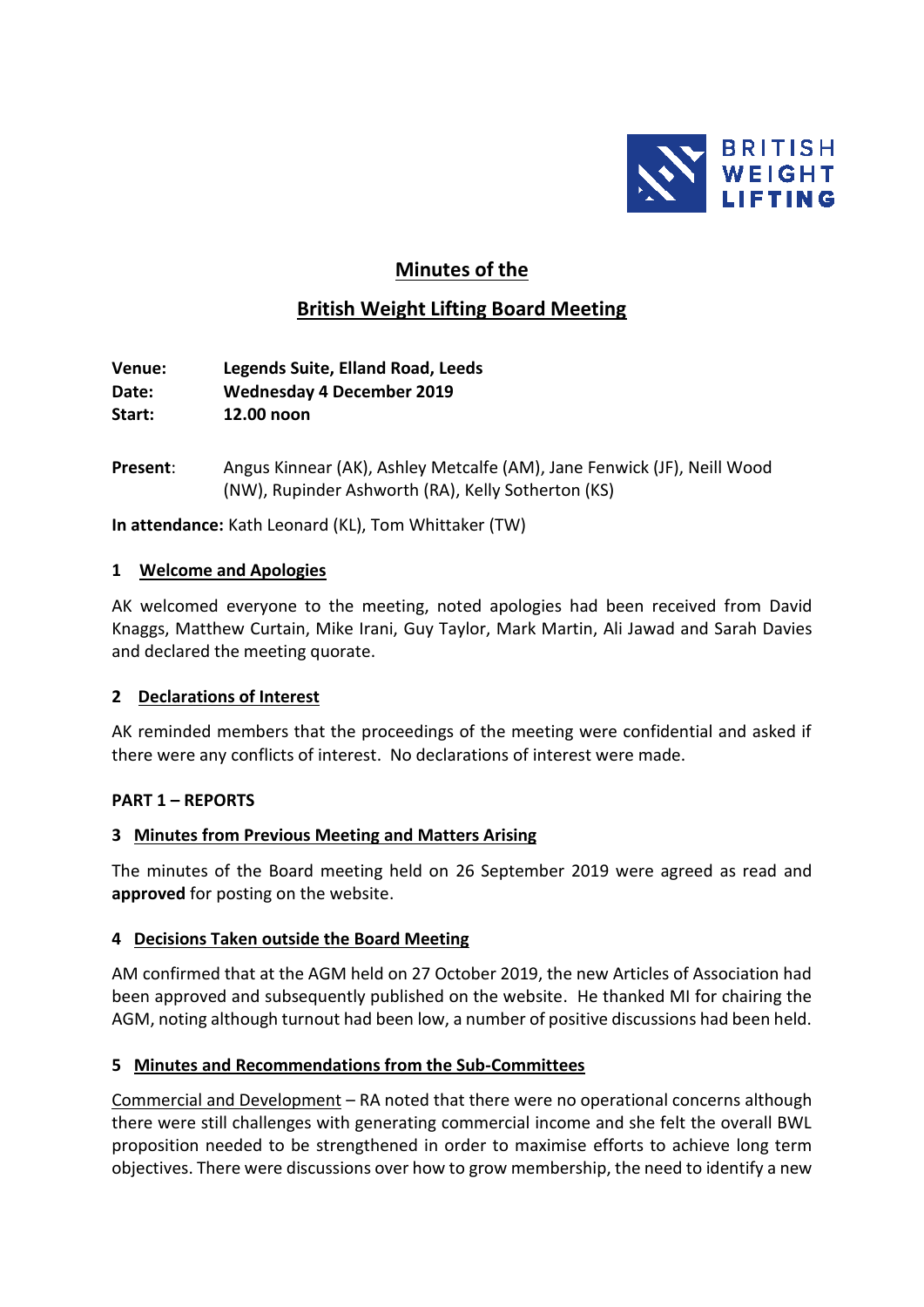cost-effective membership product and potential opportunities with Crossfit and commercial gym chains. It was noted that progress had been slower than required with agreeing a new format of the sport/competition to appeal to a wider audience and it was felt this was still a key priority. It was noted that a new concept was under consideration, but the target market still needed to be clarified. The Board felt the concept should focus on a barbell and appeal to those who do not currently compete. The Executive were asked to bring back a proposal early in the New Year including how it could be rolled out during 2020.

Finance and Audit – NW reported back on discussions over setting up a charity/CIC to help optimise funds. He advised that a proposal had been received from a consultant and it was agreed to progress with setting this up at a cost of £2k, noting this would take around 12 weeks to establish.

Performance – KS noted that the Sub Group had not met recently but she proposed a meeting be held in February 2020 and the need to plan for Paris 2024 was key.

International Relations – It was noted the next meeting was scheduled for 18 December.

## **6 Operational Reports**

High Performance and UK Sport Update – TW presented an update on the progress being made towards the World Class Programme (WCP) for Para Powerlifting. He gave updates on podium potential athletes, the preparation for Tokyo 2020 and the positive work being completed around culture and environment. Discussions were held over the clinical health risks relating to A Jawad. It was confirmed that advice from UK Sport and EIS was being followed in order to manage the situation appropriately and that it was AJ's decision to continue his pursuit to win a medal in Tokyo. It was noted this was regularly discussed at length at Performance Committee meetings and the Board noted they were satisfied with the responses to questions asked around the approach being taken. AM then presented a report on Olympic weightlifting matters, in particular the England Talent Pathway which remained on track and in line with stakeholder expectations. He reported on a successful European Juniors where two medals were won and advised on future international events where teams were being sent.

Sport Development and Coach Education – KL presented her report on operational performance including developments and progress relating to Workforce, Competitions, Communications, Partnerships, Relationship Management and Governance. She advised on campaigns being implemented to promote course sales, a campaign being launched in 2020 in conjunction with UK Active, feedback from the membership survey and subsequent recommendations. She provided an update on planning forthe Manchester Para-powerlifting World Cup in February 2020 and noted that despite the appointment of a new Commercial Manager, there was still no new commercial income secured.

### **7 Finance Matters and Update**

AM presented a summary of the financial performance to the end of October 2019, noting a slight deficit YTD. He noted the lack of commercial income impacted the overall figures greatly and that there was still a lot to do in order to hit budget for the year. He provided an overview of the current financial risks and opportunities and noted that both cash flow and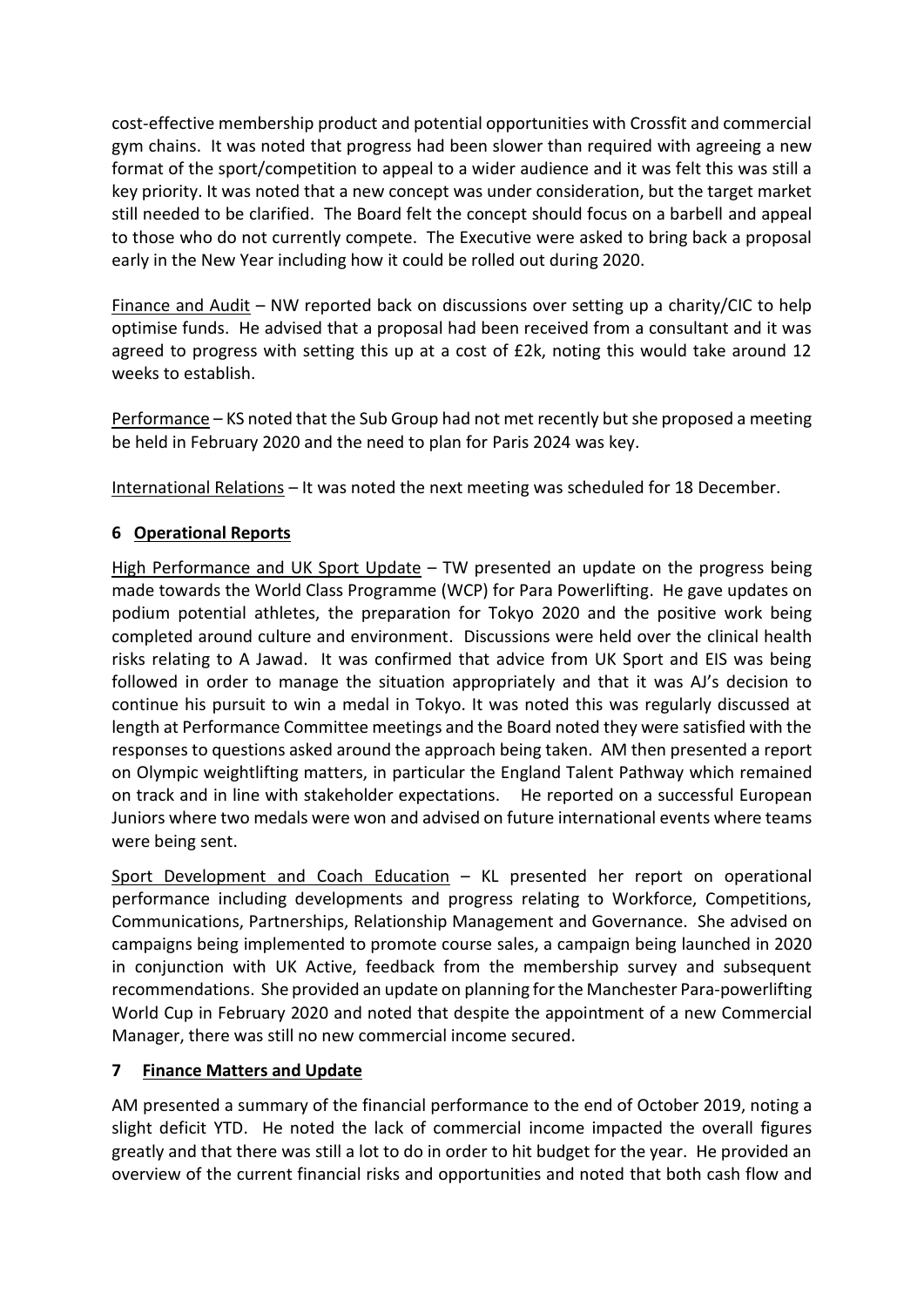reserves remained healthy. In light of the current financial position, AK noted that the immediate priorities were the establishment of a charity to look at alternative funding opportunities and the development/growth of the education offer including the BWL College.

## **8 CEO Update**

UK Sport funding submission – AM reported that two funding submissions (for parapowerlifting and weightlifting) had been submitted on time and initial feedback had been positive, noting further feedback would be received in January.

BOA/BPA update – AM noted that Andrew Scoular had been appointed to the BOA Board and that the IPC were re-structuring their organisation, with Para-Powerlifting, along with other related sports to become independent of the IPC in future years.

Sport England 6th month review – AM provided the current dashboard noting all areas were on track with targets being achieved. He reported on a very positive meeting with the funders and advised schedules for future funding submissions and the new Sport England strategy.

Complaints – AM noted there had been a complaint about a selection policy where a young lifter had not been selected but this had subsequently been resolved.

Risk Register – AM presented a summary version of the register noting that following the recent re-profiling of the risk policy and register, there were no current red risks.

Scorecard – The October scorecard had been circulated and no questions were raised.

### **9 Staff Survey**

JF provided an overview of the results from the recent staff survey noting overall it had been positive with most questions scoring higher than 70%. She advised that some areas had dropped slightly from last year and key areas to review were internal communications, leadership and teamwork. It was recommended that JF held some focus groups with employees to explore matters further.

### **10 Governance Updates**

AGM – The minutes from the AGM meeting were approved.

Updated policies – AM noted that several financial policies were being updated and would be sent to the Audit Committee for review prior to electronic sign off from the Board in the New Year.

Re-admission of suspended members – AM advised that a number of doping related suspensions were coming to an end. There was a discussion around the potential readmission of membership for previous members. Although the Board had mixed views on this, it was agreed that it was appropriate to follow international rules and those set by the Court for the Arbitration of Sport.

### **PART 2 – THE ROAD TO BIRMINGHAM 2022**

### **11 Key Areas**